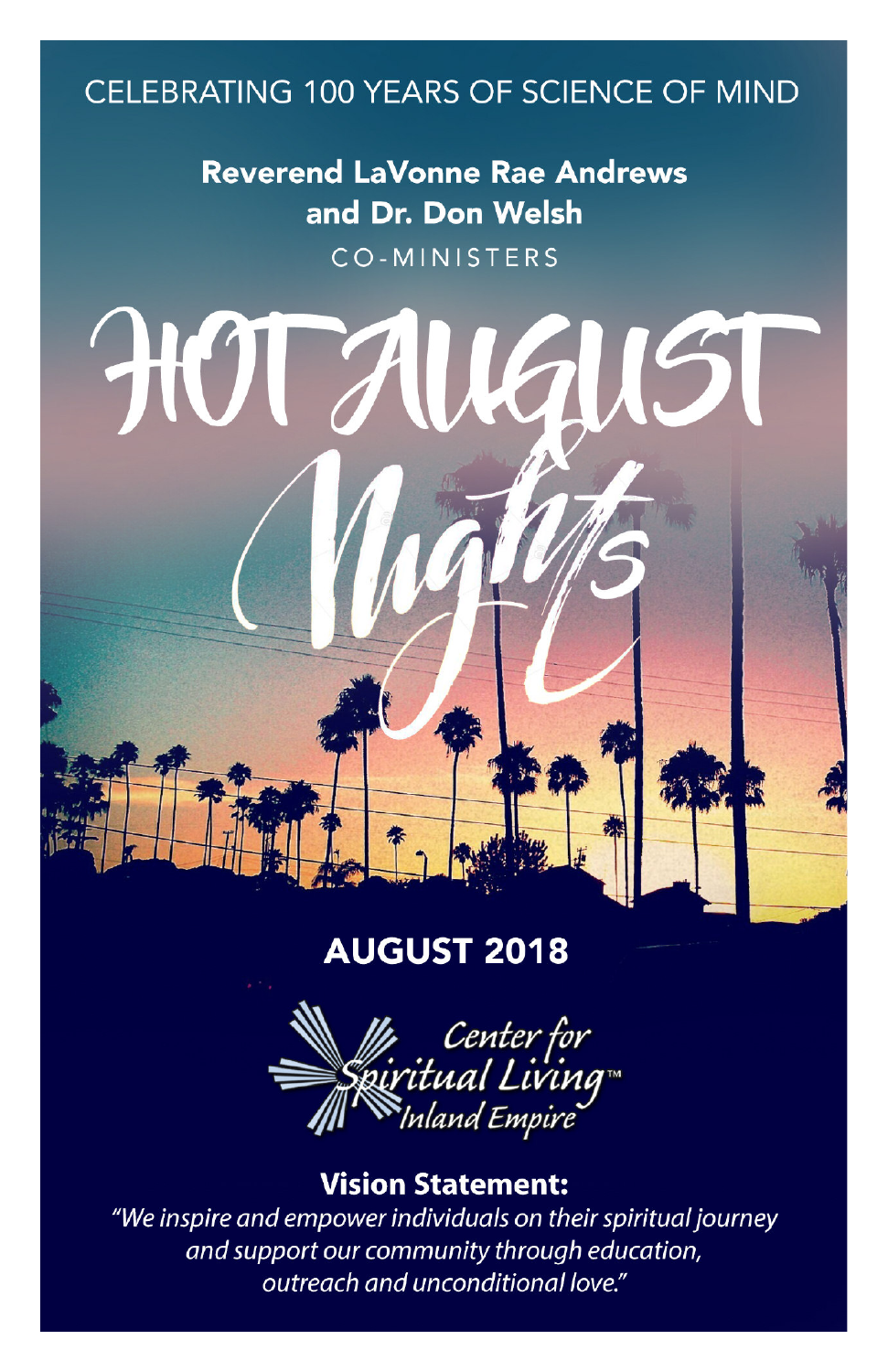Welcome to



## Celebrating 100 Years of Science of Mind

*"We stand together in a shared commitment and devotion to our spiritual principles, practices, and values."* Prelude Music.....................................................9:50 - 10:00 AM

## **ORDER OF SERVICE**

|--|--|--|--|

## Ministers' Message

| Treatment Prayer Rev. LaVonne Rae Andrews |  |
|-------------------------------------------|--|
|                                           |  |
|                                           |  |
|                                           |  |
|                                           |  |
|                                           |  |

Practitioners are available after service to share complimentary prayers.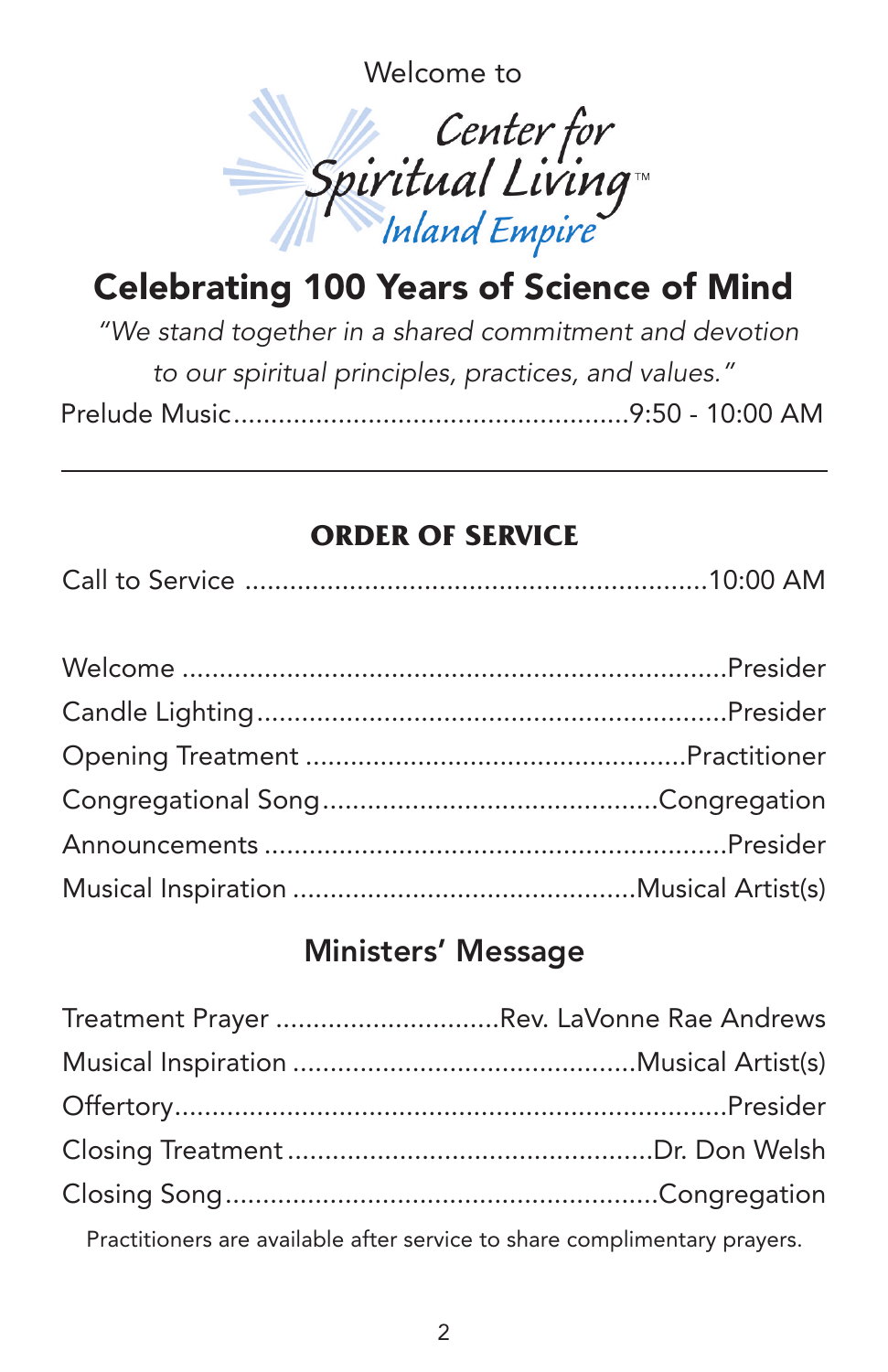## **Sunday Schedule**

## **August 5 - "Where's Your Power?"**

| Sunday speakersRev. LaVonne Rae Andrews & Dr. Don Welsh |
|---------------------------------------------------------|
|                                                         |
|                                                         |
|                                                         |

## **August 12 - "Notice or Manifesting"**

| Sunday speakersRev. LaVonne Rae Andrews & Dr. Don Welsh |
|---------------------------------------------------------|
|                                                         |
|                                                         |
|                                                         |

## **August 19 - "Your Take Away"**

| Sunday speakersRev. LaVonne Rae Andrews & Dr. Don Welsh |
|---------------------------------------------------------|
|                                                         |
|                                                         |
|                                                         |

## **August 26 - "More Life, More Love"**

| Sunday speakersRev. LaVonne Rae Andrews & Dr. Don Welsh |
|---------------------------------------------------------|
|                                                         |
|                                                         |
|                                                         |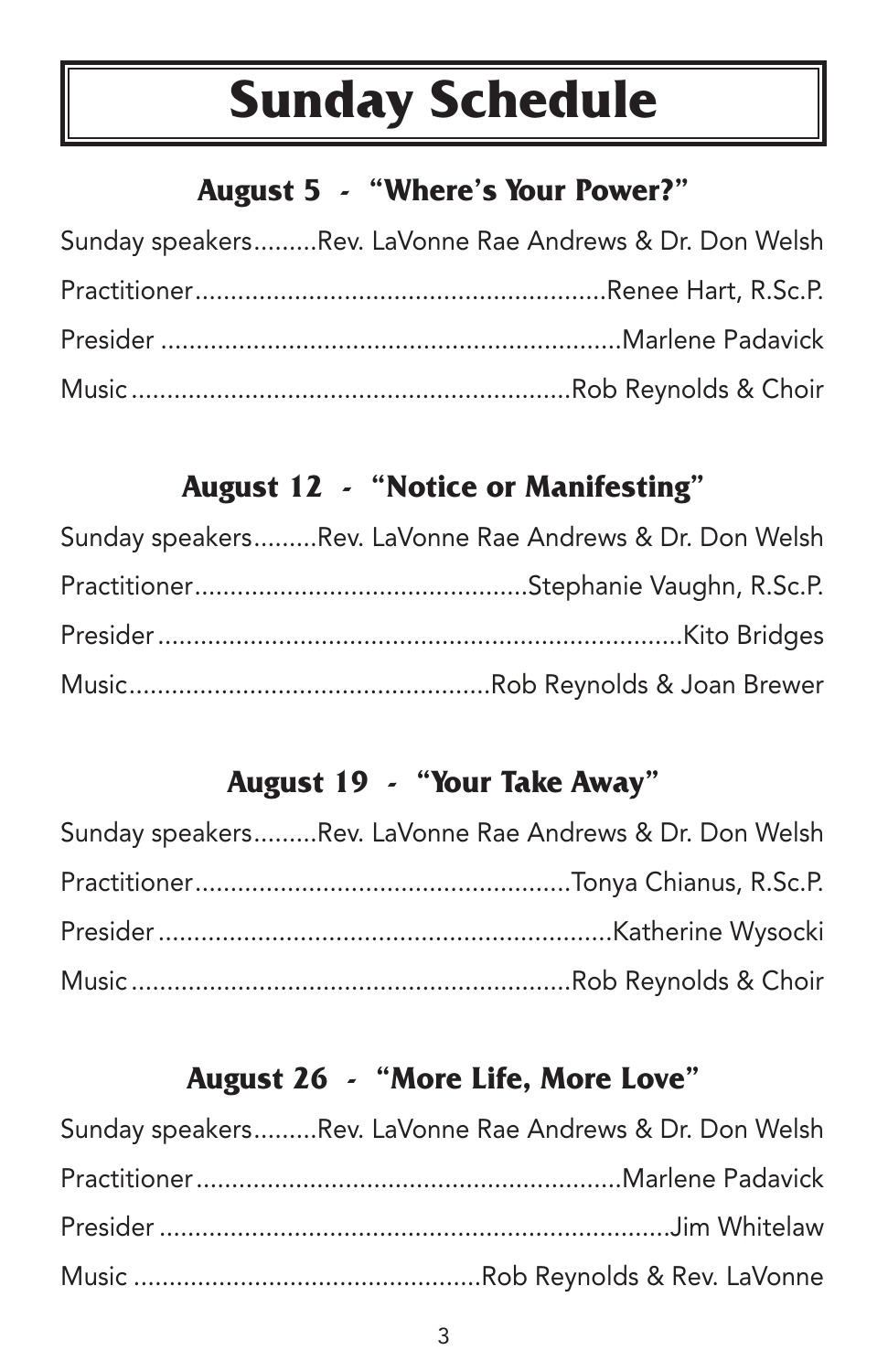

Tuesday Afternoons ...........................................................3:00pm

Art Class with Darlene Douthit

Wednesday Mornings .......................................................10:00am

Meditations with Renee Hart, R.Sc.P.

Wednesday Mornings .......................................................10:00am

The Mindfulness Group discuss *A Little Light on the Spiritual Laws*

by Diana Cooper Facilitated by Judy Podskalan

Wednesday Afternoons ......................................................4:15pm Urban Garden Center For Spiritual Living Inland Empire Garden Project Join us in the inner yard and assist with the beautification of our grounds.

Thursday Evening ...............................................................7:00pm

Mysterical 10 Prosperity Class Based on the book: *The Mystical 10, Prospering Through Ten Powerful Spiritual Principles* by Dr. Don Welsh Facilitated by Dr. Don

Third Saturdays .............................................10:00 a.m. – 12 noon Join us under the large pine tree in the front yard for the Inland Empire Garden project as a community outreach project.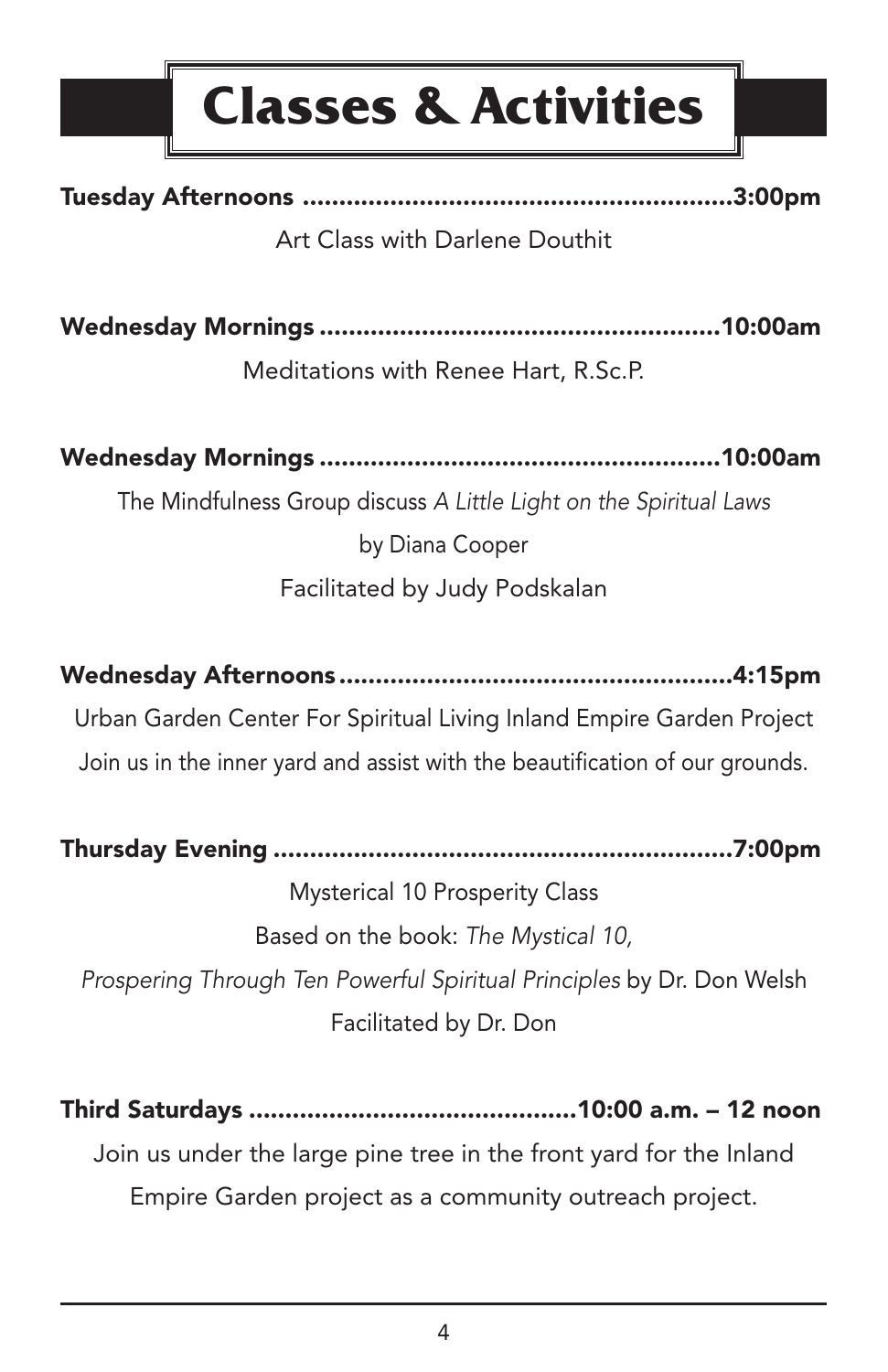Happy Birthday

and Heart Felt Blessings

| Aug 3Augustus (Gus) McGlasken |
|-------------------------------|
| Aug 4 Marsha McDaniels        |
| Aug 8 Patricia Beamer         |
|                               |

## **OFFERTORY BLESSING**

*Divine Love, as me, blesses and multiplies all that I am, all that I have, and all that I circulate. We give thanks that this center continues to be a place of Peace, a tower of Strength, a fountain of Wisdom and a wellspring of Love.*

Your generosity is greatly appreciated. When you are on vacation you can send your tithes and gifts in through our website at cslinlandempire.org *Thank You!*

Please consider, remembering the Center for Spiritual Living Inland Empire in your "Will" so you can continue to be a Wellspring of Love.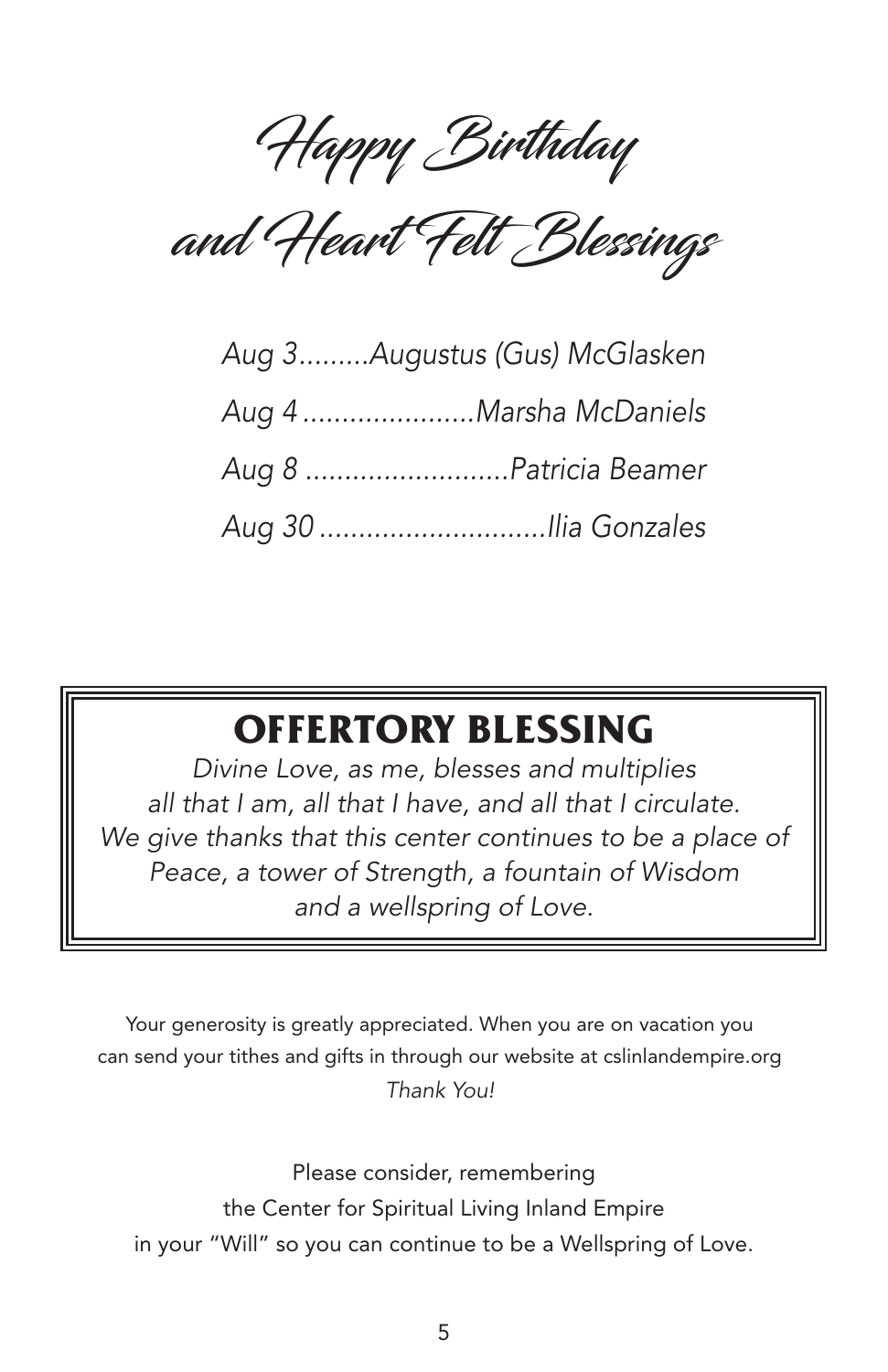## **Volunteer Opportunities**

#### **YES! We need your help!**

#### **What would give you joy?**

| Please write your name and contact info, tear out and give to one of our Ministers. |
|-------------------------------------------------------------------------------------|
| Name________                                                                        |
| Contact Number __________________                                                   |
| □ Help in Fundraiser Fireworks Booth between July 1-4                               |
| □ Greet congregants and newcomers on Sunday mornings                                |
| □ Help maintain our gardens and/or grounds                                          |
| $\Box$ Food preparation and/or kitchen cleanup                                      |
| □ Distribute items for the Free Food Give-Away Project                              |
| on the last Thursday in the months of July                                          |
| □ Head up revitalizing of Above and Beyond Bookstore                                |
| $\Box$ Encourage others to attend Sunday Services and/or events                     |
| $\Box$ Commit to Membership (if not already a member)                               |
| Create your own special contribution to the Center                                  |
| Special THANKS to ALL who ALREADY give of your time and/or treasure!                |

*YOU are what makes this Center an active, vital and important part of the Inland Empire. We value each one of you. You are a blessing. And so it is!*

In appreciation,

Rev. LaVonne Rae Andrews and Dr. Don Welsh

#### OUR MISSION

Teach spiritual principles, spiritual tools and practices. Provide a spiritual home that offers an opportunity for all to participate and share their unique gifts. Partner with other organizations to create solutions and contribute to the health and well-being of our community. Provide facilities and an environment that supports our vision.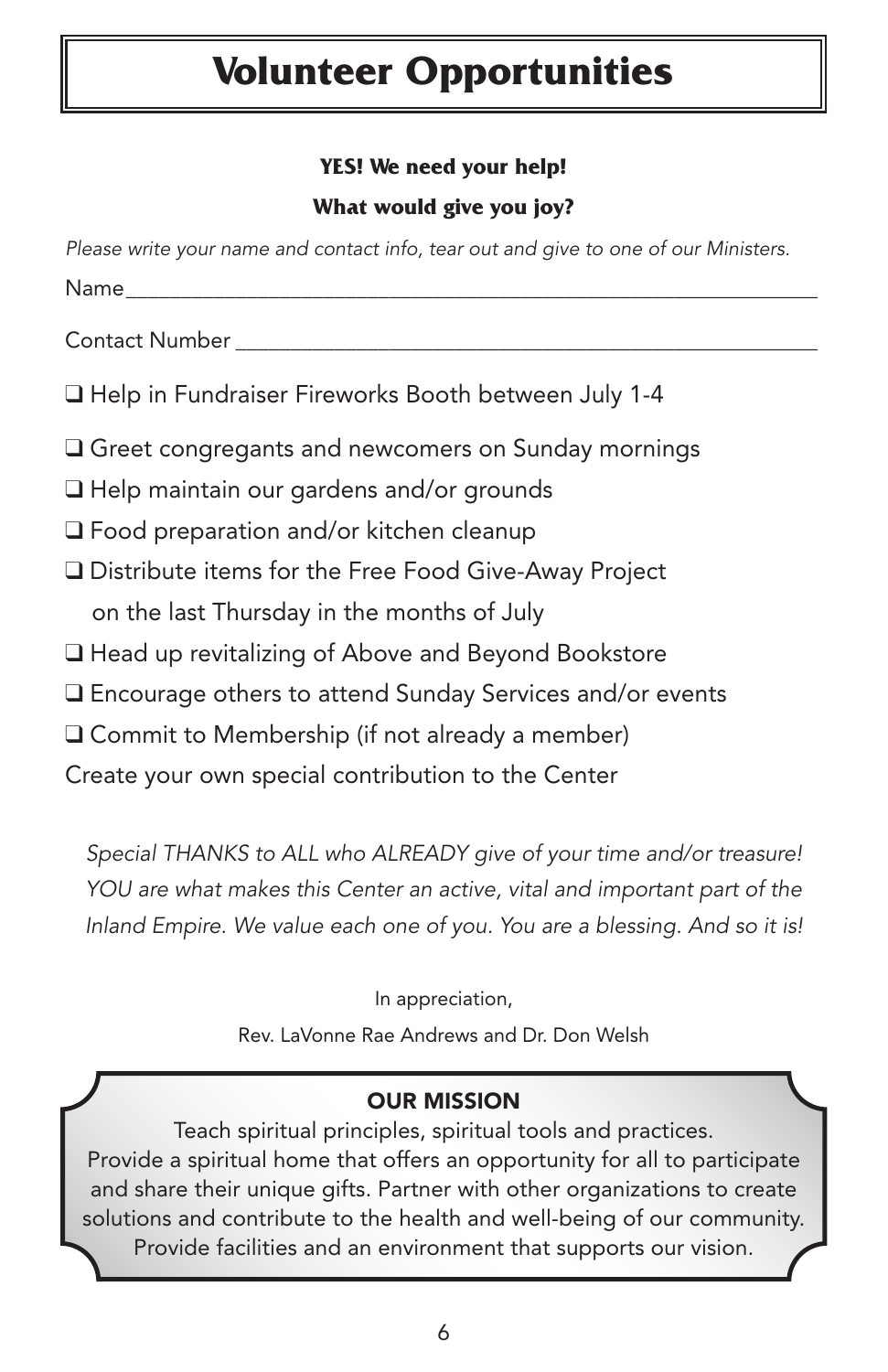## Our Facility is Available For Weddings • Memorials • Christenings • Counseling

## **Ministers**

#### Rev. LaVonne Rae Andrews & Dr. Don Welsh

## **Practitioners**

| Marlene Padavick, RScP (Emeritus) Practitioner |  |
|------------------------------------------------|--|

## Board of Trustees

Above and Beyond Bookstore at the entrance of the sanctuary

## Center for Spiritual Living Inland Empire

2404 N. Golden Avenue, San Bernardino, CA 92404 (909) 883-7171

www.cslinlandempire.org

www.facebook.com/spirit.lght *Online Donations via Paypal available as one time or reoccuring donations* www.cslinlandempire.org